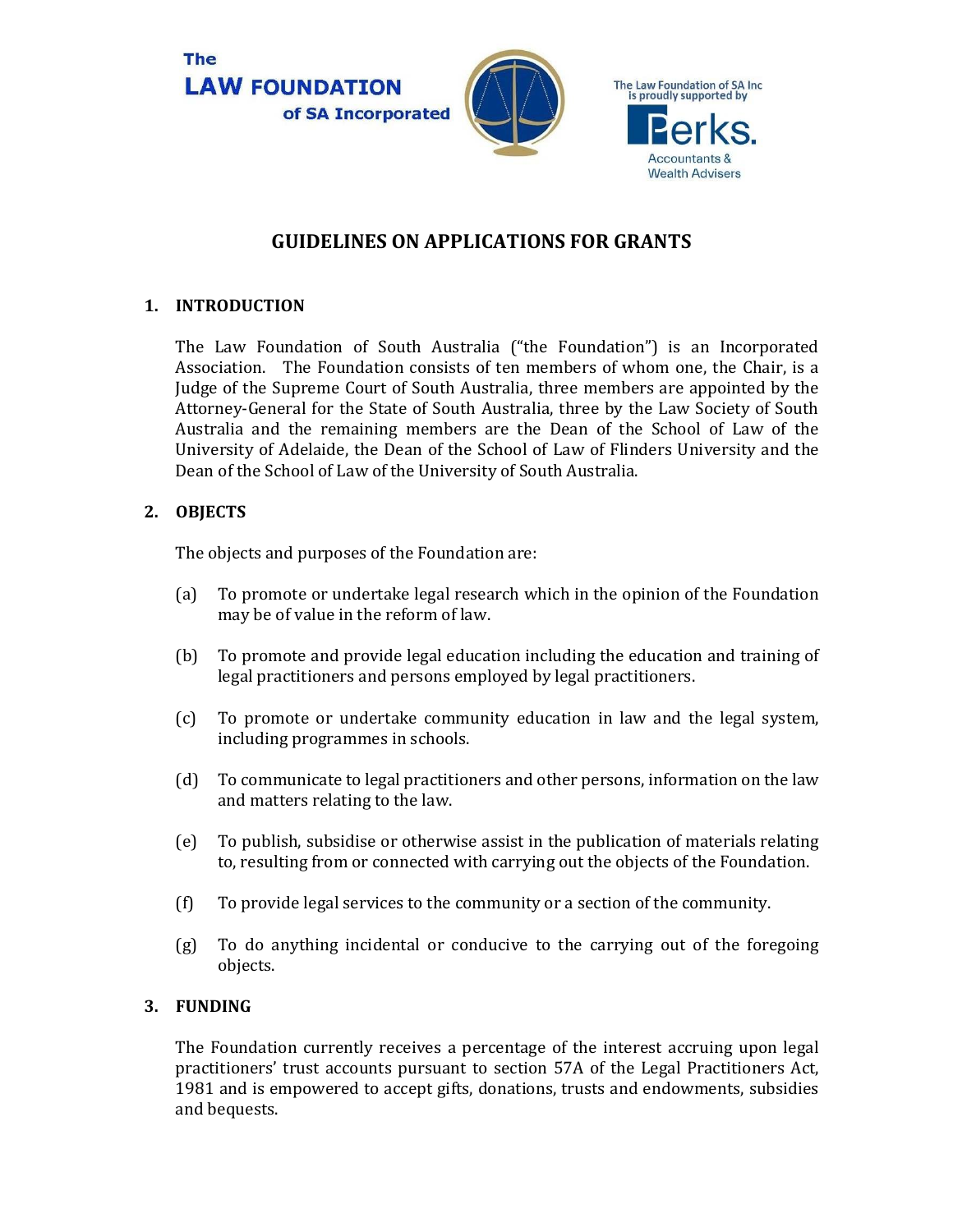#### **4. GRANTS**

The Foundation is interested in making grants to cover a wide variety of undertakings, provided that they come within its objects and financial resources.

It is a condition of acceptance of an application that the Foundation reserves the right to seek advice from outside experts regarding the merits of any particular application, or to refer an application to other funding bodies for the purposes of seeking supplementary funding.

Recipients of grants will be required to co-operate fully with any publicity sought by the Foundation over the making of the grant.

#### **5. APPLICATION GUIDELINES**

**In order to assist applicants to prepare their applications, the following are some basic guidelines:** 

- **5.1 Applicants should note that the Foundation will not generally support the cost of continuing institutional overheads nor of major capital expenditure nor of projects that are essentially commercial or are predominantly directed towards self-advancement.**
- 5.2 If the applicant is already in receipt of a grant from the Foundation, but the work for this project is not yet completed, or a full report on the project has not been received by the Foundation, the Foundation will generally not entertain an application for a further grant.
- 5.3 Applicants should indicate whether they are in receipt of grants from other sources or have applied for such other funding. Applicants are to advise the Executive Officer of the Foundation immediately if they receive funding from another source after their application is submitted.
- 5.4 Applicants, whether an organisation, group or individual, must provide details of their aims, primary functions or activities and achievements in the pro forma Application Form. This should include names of all members of any management committee or group responsible for the day to day running of the applicant, if it is an organisation. The name and telephone number of a person who can provide further information (if required) should be included. **APPLICANTS MUST USE THE PRO FORMA APPLICATION FORM TO BE SUBMITTED ONLINE. APPLICANTS MUST ALSO OBSERVE THE WORD COUNTS SPECIFIED IN THE APPLICATION FORM**.
- 5.5 Applicants should state whether they have been registered or are required to be registered for GST purposes.
- 5.6 Applicants should provide a description of the proposed activity and state clearly and succinctly the course of action to be undertaken and the objectives to be achieved. It should be borne in mind that the Foundation regards it as essential that the community receives a direct or indirect benefit from the project undertaken.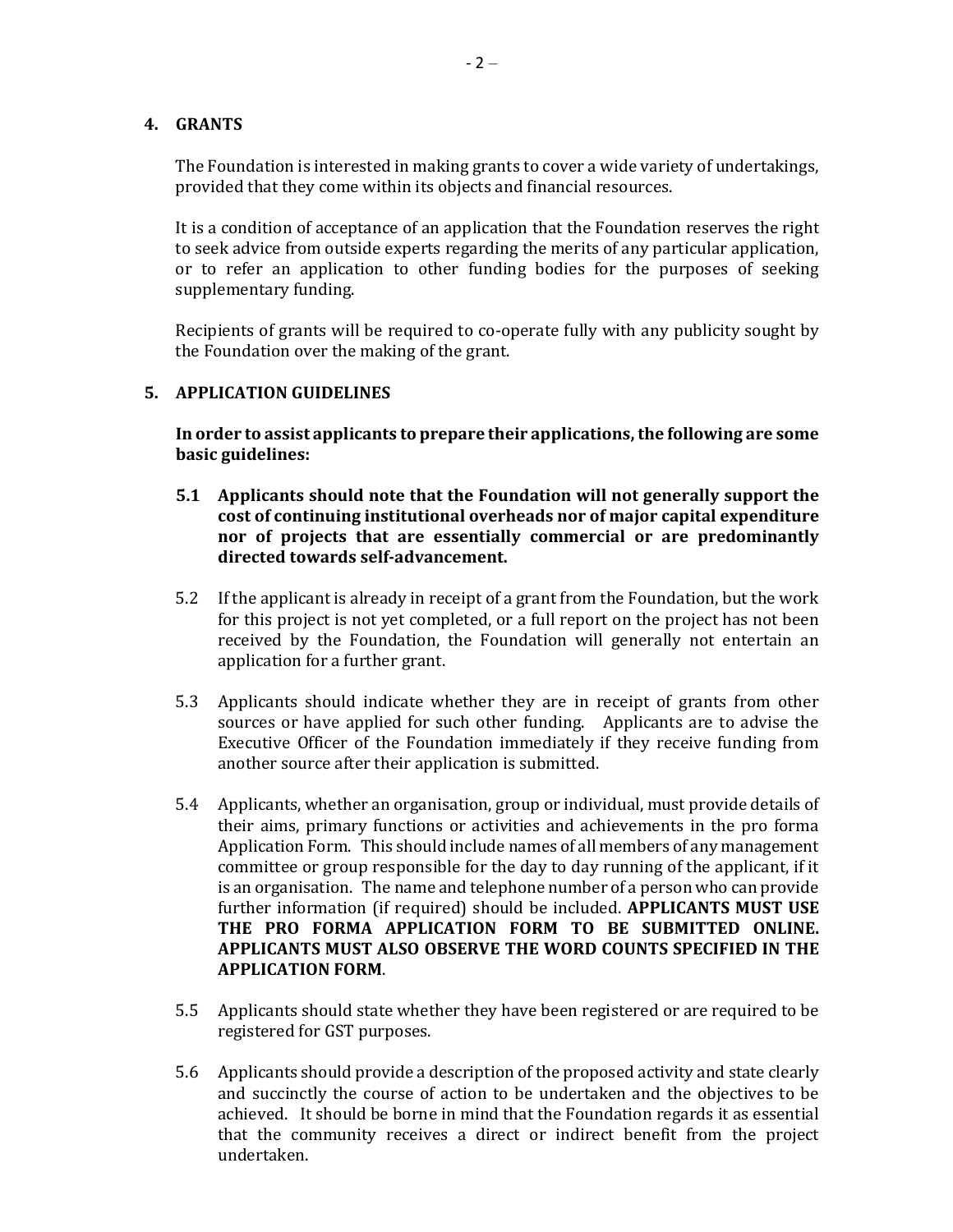- 5.7 Applicants must advise whether similar resources currently exist, and if they do, when they first came into existence, and how they differ from the proposed project. Applicants must also detail the searches and enquiries they have conducted to ascertain whether similar resources exist.
- 5.8 Applicants should include a budget providing full detail of each head of expenditure. The budget should include the following, if relevant:

| Postage            | Salaries       | Equipment |
|--------------------|----------------|-----------|
| Data Processing    | Stationery     | Printing  |
| Other purchases of | Taxation (GST) | Travel    |
| equipment          |                |           |

- 5.9 Applicants should take special care in formulating their budget, as it will undergo careful scrutiny by the Foundation. Each item should be justified so that it is apparent that the applicant has proposed the least costly alternative. For example, the cost of research assistance should be commensurate with the level of skills required for the proposed tasks. Proposals involving printing, the purchase of equipment or services, should, if possible include three written quotations and the availability of second-hand equipment should be the subject of comment.
- 5.10 Applications should include a detailed timetable of the proposed activity, including the date on which the project is to commence, the anticipated dates of commencement and completion of each major stage, and the proposed date of completion of the project. Applicants should note that if a grant is made, strict adherence to the timetable put forward by the applicant is required. If the timetable is not adhered to, the Foundation may revoke the grant and require reimbursement of its monies.
- 5.11 Grants are not usually awarded for projects extending for a period in excess of 12 months.
- 5.12 Grants may be offered subject to conditions including such matters as progressive payments, appropriate acknowledgement of the Foundation's support, copyright and provision by the recipient of a grant, of a GST tax invoice in the approved form.
- 5.13 Financial reports and audited financial statements must be submitted at the conclusion of the project. Progress reports may also be required.
- 5.14 Applicants should include a curriculum vitae or resume of the person or persons who will be primarily responsible for carrying out the project.
- 5.15 Applicants should also include any other details which demonstrate their special knowledge, experience or interests in the project area.